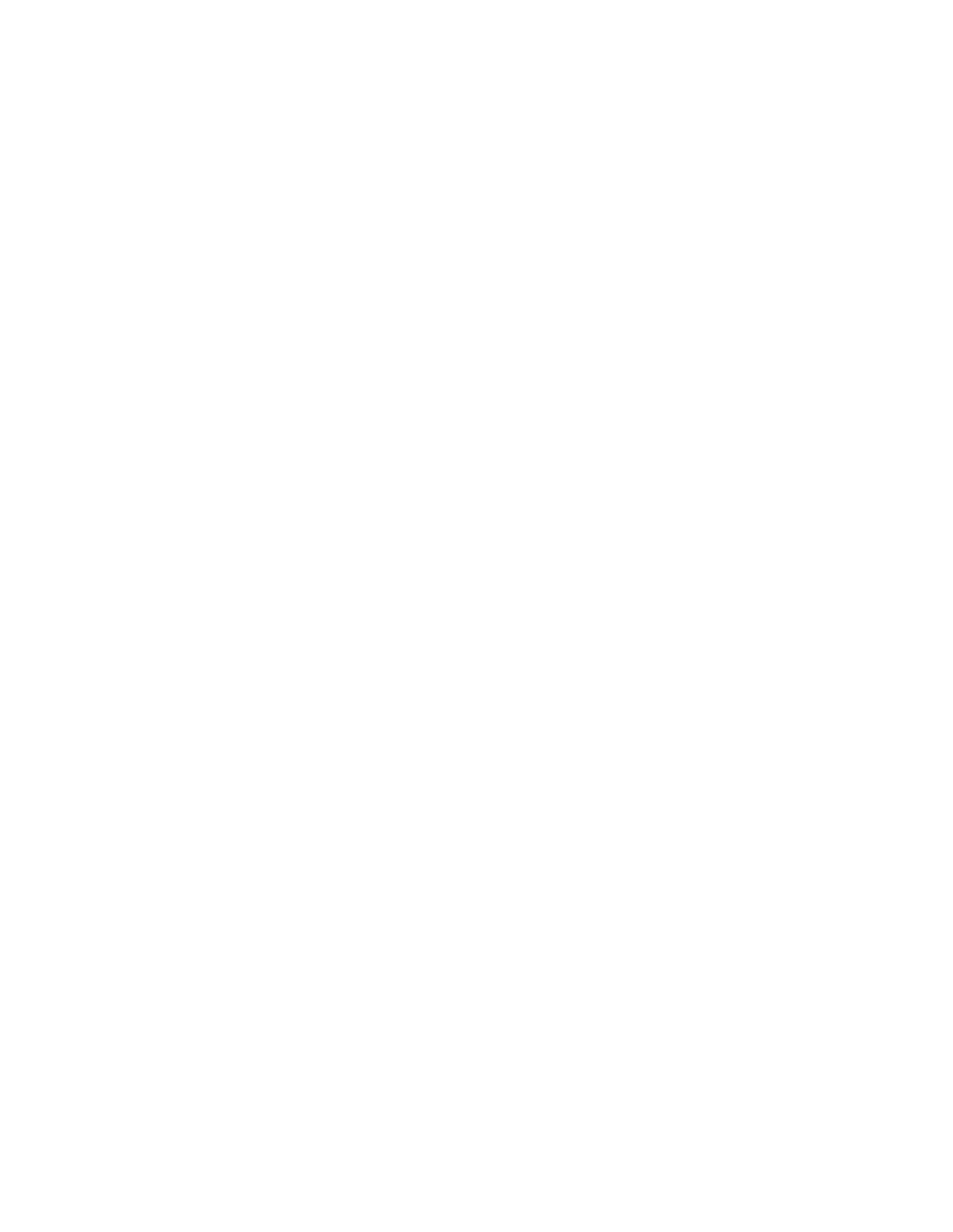Different electronic voting machines have already been introduced previously to enhance the election process [2]-[5]. Some studies [4], [5] used Adhar card, conceptual design to link up the biometric data of Adhar card with e-voting machine. Sarkar et al. [2] provided a brief discussion of existing e-voting systems, framework, and protocols. Recent developments of EVM in context of Bangladesh has been discussed and suggested some strategies to improve the security, accuracy of the existing design. Yinyeh [10] provided a study of electronic voting the system in Ghana using biometric authentication which was implemented at each polling station over a local area network. A study conducted by Baig [9] discussed an e-voting system where smartphone application is used to give vote with QR code verification and this application uses the user information stored in Adhar card. Since the beginning, they were questionable because the technologists, as well as the community, noticed that they are losing their control through an essential part of the election process.

A quote linked to Stalin states that: "People who cast the votes decide nothing at all while the people who count the voters' votes decide everything." It is actually obvious that a great voting machine signifies a crucial component of a good democracy. Even though the repercussions of a not efficient electronic voting machine are not as easily obvious as those for train traffic control system or atomic energy plant control systems, they may be in the same way important, simply because the wellbeing of a community relies upon on them. Despite the fact that most critical systems are regularly examined and analysed for security and correctness electronic voting machine aren't exposed to the same level of analysis. A variety of latest researches have indicated that most or all of the electronic voting machine getting used these days is fatally defective and that their quality didn't fit the importance of the task they should to conduct. From this point of view, the most important task in creating and developing this project is to develop, enhance and improve the protection and the security of the voting system. This can be achieved by improving the safety measures by considering a variety of security actions and avoid the mistakes existing in previous machines.

## II. METHODOLOGY

The methodology is the systematic, theoretical analysis of the methods applied to a field of study. It comprises the theoretical analysis of the body of methods and principles associated with a branch of knowledge. Typically, it encompasses concepts such as paradigm, theoretical model, phases and quantitative or qualitative techniques.

A methodology does not set out to provide solutions - it offers the theoretical underpinning for understanding which method, set of methods, or best practices can be applied to a specific case, for example, to calculate a specific result.

The aim and the objective are clearer due to the data and information has been gathered from the previous literature. The design model is the result of the hardware and programming integration. The design model shows the prototypes, elements, architecture, and components of the system. However, in order to make this project successful, the system must be well integrated and organized. The working process of our proposed framework is given below:



Fig. 1 Fingerprint voting machine system flow chart

# *A. Electronic Voting in Bangladesh*

Electronic Voting Machine (EVM) is one of the leading products of Pi Labs Bangladesh Ltd. where EVMs, were made locally by the design and instruction of Election Commission (EC) and with the technical assistance of the Institute of Information and Communication Technology (IICT) of Bangladesh University of Engineering and Technology (BUET), and Bangladesh Machine Tools Factory (BMTF). The EC contracted out supplying the required number of EVM to IICT and BMTF. The initiative for making EVM is funded by the United Nations Development Program (UNDP). Following the specification [6], IICT and BMTF imported necessary materials from other countries to produce EVM. EC has calculated that initially, an individual EVM costs TK 24,000 to TK 30,000 to produce a single unit. At present, it takes about TK 45,000. For covering 41,000 polling stations in one-day national elections in Bangladesh, it might cost at about 46.12 million Taka (Bangladeshi currency) for producing 0.2 million EVMs. EC argues that although the cost of EVM the based election is initially high in comparison to a one-day election in a manual process, ultimately it is a costeffective device because it can be reused in further elections. As a result, EVM can save a huge amount of money as it does not require printing of ballot papers, buying of bags and other materials. Most importantly, EVM will give leverage to EC for better electoral management in terms of saving time at every level whether in preparing, conducting or result in processing. These voting machines are somewhat similar to India's EVMs in design and contain a control unit, ballot unit, and a display unit. The units are run by batteries and are connected to each other. Two major advantages of this machine are: (a). "There is no way to hack into the machines or rig the vote," and (b) No way to hack because it has no wireless connectivity or it is not a part of any network.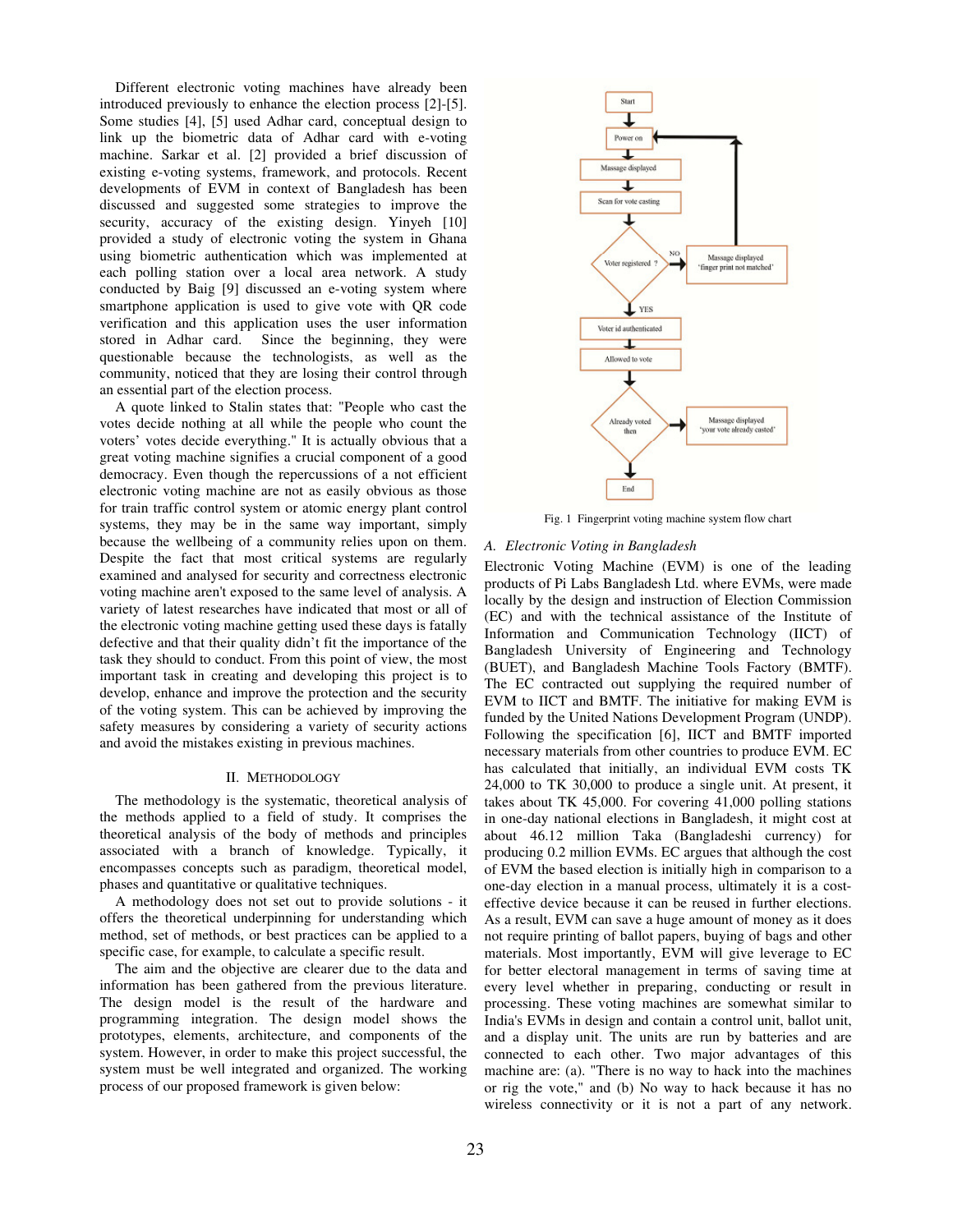Election Commission (EC) of Bangladesh had piloted these machines for vote capture with great success indifferent local government election in Bangladesh [2], [3].

Fig. 2 Electronic voting machine (EVM) in Bangladesh



# *B. Pilot Projects in Bangladesh*

For the first time in the country's history, the election commission of Bangladesh used 79 EVM (electronic voting machine) at 14 polling centers (all centers of a ward) while Chittagong City Corporation (ChCC) election was held on June 17, 2010. A total number of 25,230 voters showed up at the centers. The system has drawn the attention of many voters as it was an entirely new experience for them and

the process was quick and hassle-free. The whole process was completed within only two hours after the votes arrived as four votes cast per minute [7].

TABLE I DETAIL INFORMATION OF LAST SIX ELECTIONS PERFORMED BY EVMS

| Year                             | <b>Election</b><br>Event                       | Casted<br>Vote                 | No of<br><b>EVMs</b>                  | Casted<br>votes by<br><b>EVM</b> | <b>Comments</b>                                        |
|----------------------------------|------------------------------------------------|--------------------------------|---------------------------------------|----------------------------------|--------------------------------------------------------|
| $5th$ Jan.<br>2012               | Comilla City<br>Corporation                    | 1,27,072<br>(75%)              | 421 in<br>65<br>polling<br>stations   |                                  | 3 out of<br>421<br><b>EVMs</b><br>temporary<br>trouble |
| 17 <sup>th</sup><br>Jan<br>,2011 | Narshingdi<br>Municipal                        | 54,000<br>$(67.20\%)$          | 198 in<br>31<br>polling<br>stations   |                                  | N <sub>0</sub><br>technical<br>fault                   |
| 17 <sup>th</sup><br>June<br>2010 | Chittagong<br>City<br>Corporation              | 8,55,064                       | 79 in 14<br>polling<br>stations       | 25,230                           | No<br>troubles<br>with<br><b>EVMs</b>                  |
| 30 <sup>th</sup><br>Oct<br>2011  | Narayangonj<br>City<br>Corporation             | 1,48000<br>$(69.92\%)$         | $450$ in<br>58<br>polling<br>stations | 4,00000                          | 2 out of<br>450<br><b>EVMs</b><br>temporary<br>trouble |
| 20 Dec<br>2012                   | <b>Rangpur City</b><br>Corporation             | 2,86,200<br>$(80\%)$           | $30$ in $4$<br>polling<br>stations    | 54000                            | Generally<br>peaceful<br>with<br>high voter<br>turnout |
| Dec<br>30,<br>2018               | 11 <sup>th</sup><br>Parliamentary<br>Elections | 1.92<br>million<br>$(51.41\%)$ | 5045 in<br>6<br>polling<br>station    | 192000                           | Generally<br>peaceful<br>with<br>high voter<br>turnout |

# III. DESIGN AND IMPLEMENTATION

• Ballot unit is a simple voting device, which displays the list of candidates.

• Conduction of polling, display of total votes polled, sealing at the end of the poll, and finally a declaration of results - these are the various accomplishments of just one gadget: the control unit.

• Fingerprint sensor scans the finger for voter identification.

• The display unit shows the result of the measuring instrument.

• A microcontroller device is not simple, but in general, a microcontroller unit may be considered as a computing device offering internal memory and a high level of input and output (I/O) device option



Fig. 3 Block Diagram of Electronic voting machine (EVM)

### *A. Operation of Electronic voting Machine*

In our designed electronic voting machine, there are three units: control unit, ballot unit, an identification unit.

• In the control unit, there is an ON/OFF power switch.

• When the power switch is turned ON the LED glows of the control unit.

• Then we have to put a password to start the voting procedure.

• Four switches like the result, delete, lock, vote in four different modes are designed in a control unit. These switches are under the control of the voting authority.

• Fingerprint sensor identifying the voter fingerprint for authentication.

• By pressing the result switch, the results of individual candidates will be shown on the LCD display.

• When vote casting and vote calculation is totally completed, then by pressing the lock switch, all the results remain protected and then the power switch of the electronic voting machine will be OFF during the unexpected situation. Again when the situation becomes calm, then we can start our voting process performed by the electronic voting machine.

• By pressing the switch of voting mode on the control unit by the voting authority, the LED glows of the ballot unit, thus enables the voter to put his vote.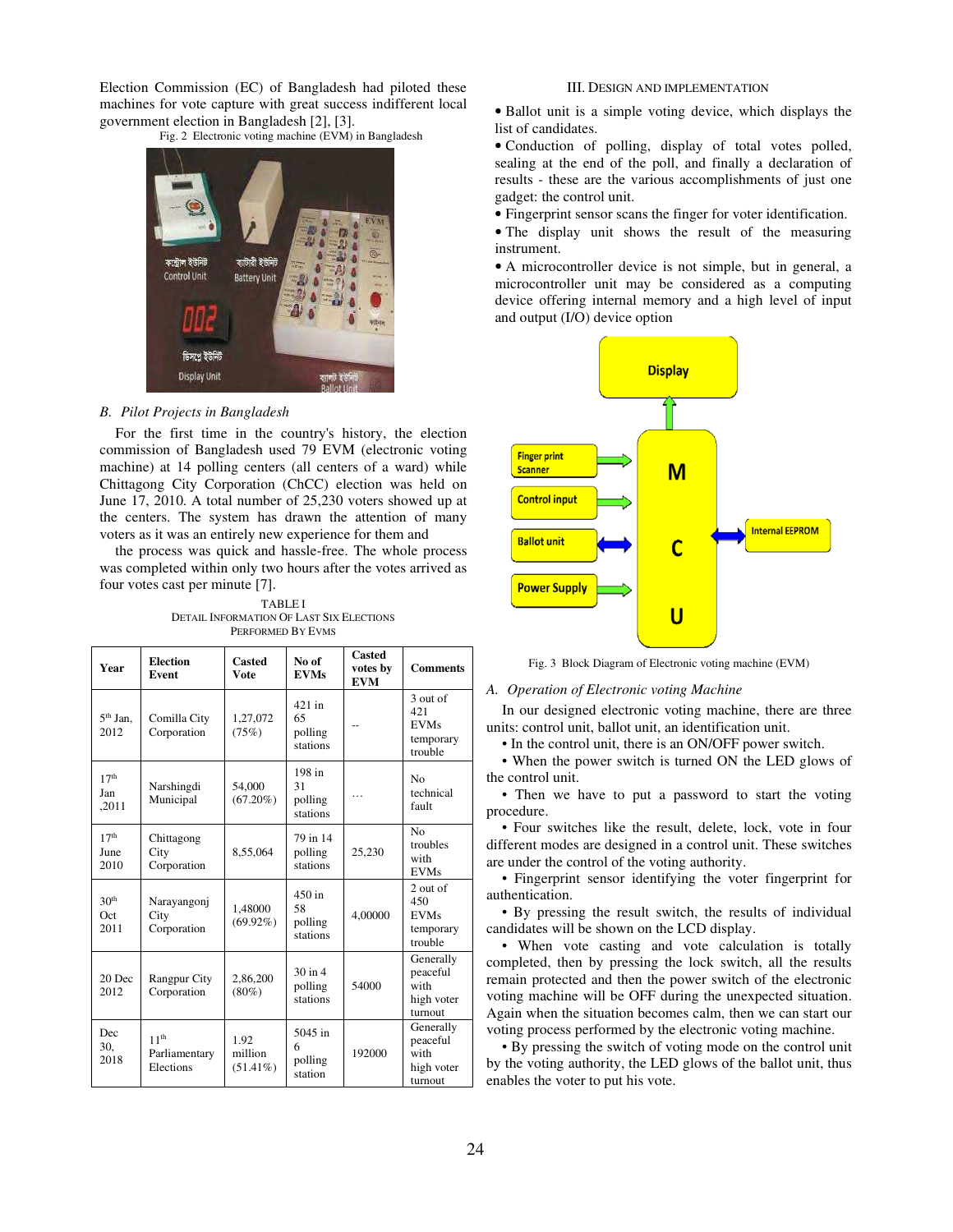

Fig. 4 Circuit Diagram of Electronic voting machine (EVM)

*B. The layout of the EVM System* 



Fig. 5 Overview of Electronic voting machine (EVM)



Fig. 6 Outlook of Electronic voting machine (EVM)



Fig. 7 The internal figure of Electronic voting machine (EVM)

TABLE III LIST OF COMPONENTS AND COST ANALYSIS

| SI <sub>No.</sub>    | Component<br><b>Name</b>        | Quantity       | Price<br>(Taka) |
|----------------------|---------------------------------|----------------|-----------------|
| 1                    | Microcontroller<br>(PIC16F877A) | 1              | 300             |
| 2                    | <b>LCD</b> Display<br>$(16*2)$  | 1              | 350             |
| 3                    | Finger print<br>Sensor          | 1              | 6000            |
| 4                    | Transformer                     | 1              | 250             |
| 5                    | Crystal<br>Oscillator<br>(4MHz) | 1              | 30              |
| 6                    | <b>Touch Switch</b>             | 22             | 110             |
| 7                    | Resistor $(1k, 10k)$            | 15             | 15              |
| 8                    | Voltage<br>Regulator            | 1              | 20              |
| 9                    | <b>LED</b>                      | $\overline{c}$ | 10              |
| 10                   | Vero board                      | 1              | 30              |
| 11                   | Lead                            | 2 Yrd          | 40              |
| 12                   | Misc.                           | all            | 350             |
| <b>Total</b><br>Cost |                                 |                | 7505            |

# IV.RESULT AND DISCUSSION

The sequence of the FPVM processing system organized as follows: we need to assemble the system with PCB. After assembling this machine with power line then we need to switch on. The FPVM consists of a controller and switching unit, both the units are works independently and in collaboration with each other as well.

After switching on, the display shows the message 'Enter Password'. Then after given the password, this voting machine automatically prepared itself to voting mode. Then the display shows the massage for casting vote Then the fingerprints scanner accepting the command from Control Unit to collect the fingerprints of a voter.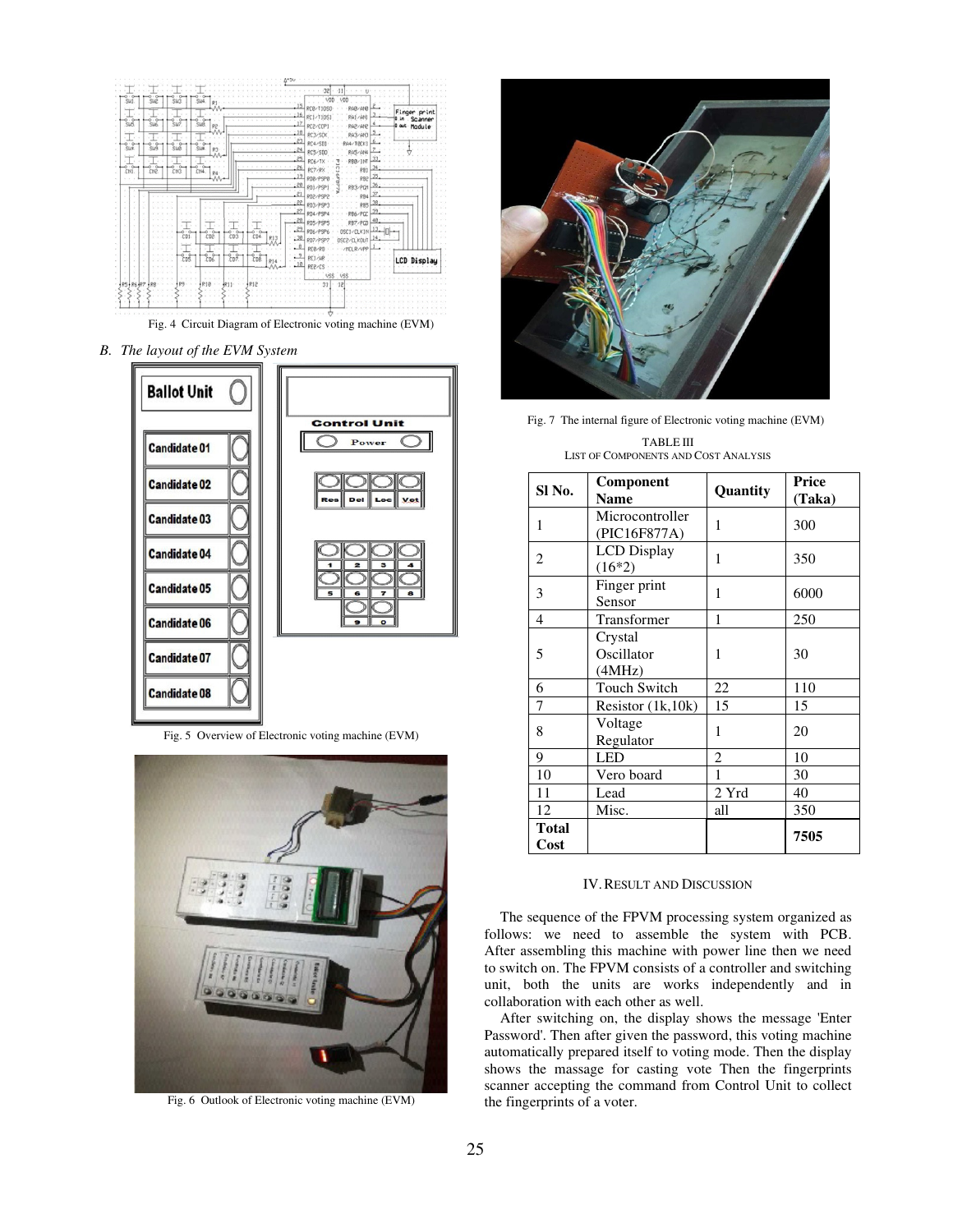

Fig. 8 Voting System Power ON



Fig. 9 Ready for casting a vote



Fig. 10 Scanner Switches ON

• The Control Unit is accepting fingerprints in enrolling mode and is responding accordingly.

• In identifying and vote casting mode, the CU checks for fingerprint detection routine.

• In identifying and vote casting mode, CU communicates with switching unit in order to exchange various signals to the ballot unit.

• CU is counting the votes for individual candidates and the total number of votes cast can be cheeked at any time.

| <b>Ballot Unite</b> |  |
|---------------------|--|
| <b>Candidate 01</b> |  |
| Candidate 02        |  |
| <b>Candidate 03</b> |  |
| <b>Candidate 04</b> |  |
| <b>Candidate 05</b> |  |
| <b>Candidate 06</b> |  |
| <b>Candidate 07</b> |  |
| <b>Candidate 08</b> |  |

Fig. 11 Ballot Unit

• In result mode, the CU displays the votes of individual candidates, in consecutive order whenever the "result button is pressed".





Fig. 13 Separate Voting Result of each candidate

• The total number of votes can be cheeked in result mode. Then easily can choose the winner.

In total, the complete system is working as per the initial specification and requirements of our project. Because of the creative nature of the design and due to lack of time, some